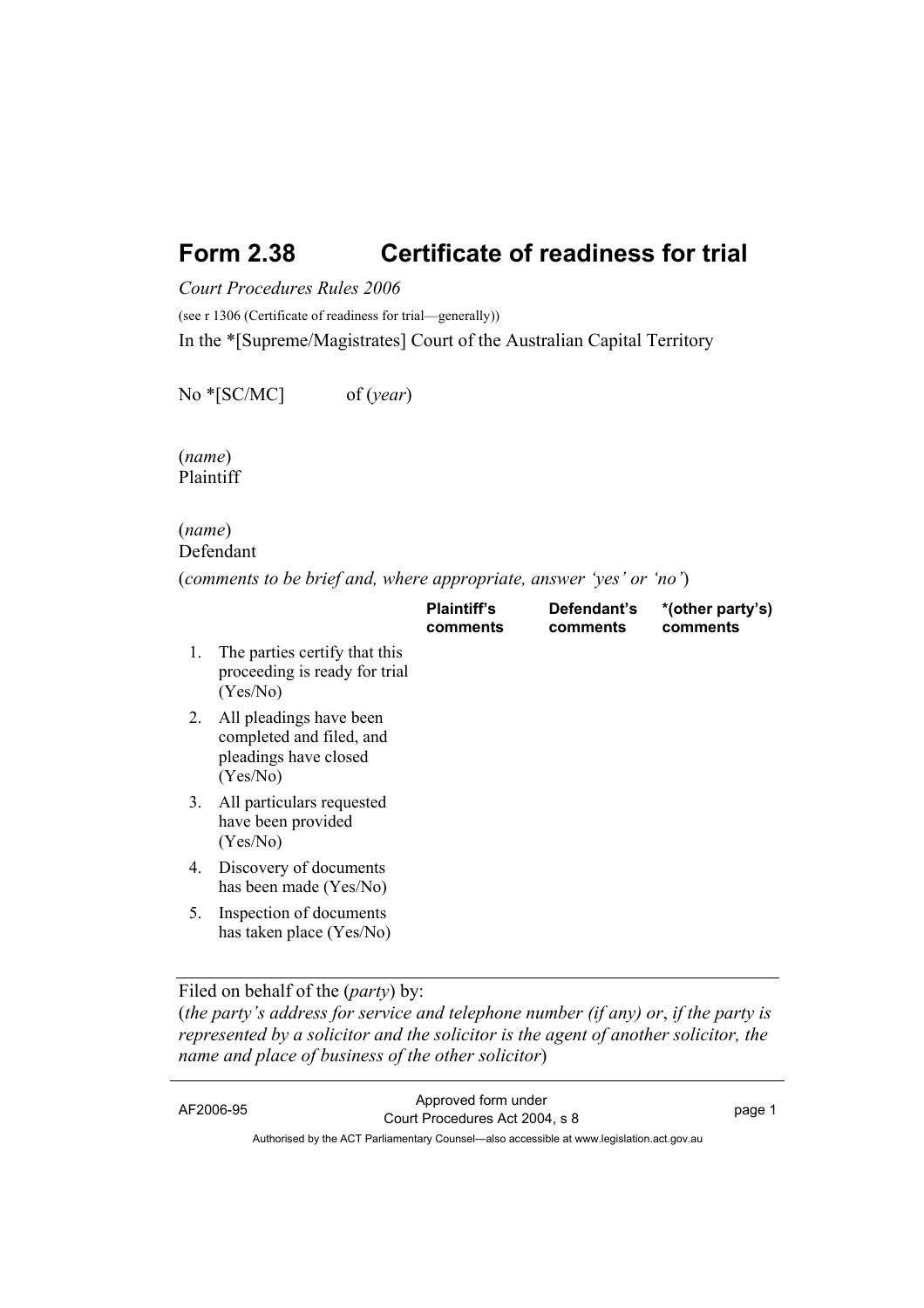|     |                                                                           | <b>Plaintiff's</b><br>comments | Defendant's<br>comments | *(other party's)<br>comments |
|-----|---------------------------------------------------------------------------|--------------------------------|-------------------------|------------------------------|
| 6.  | Interrogatories have been<br>served (Yes/No)                              |                                |                         |                              |
| 7.  | All required answers to<br>interrogatories have been<br>provided (Yes/No) |                                |                         |                              |
| 8.  | All necessary medical<br>examinations have taken<br>place (Yes/No)        |                                |                         |                              |
| 9.  | Further medical<br>examinations are required<br>before the trial (Yes/No) |                                |                         |                              |
| 10. | Medical reports have been<br>served (Yes/No)                              |                                |                         |                              |
| 11. | Expert reports on liability<br>have been served (Yes/No)                  |                                |                         |                              |
| 12. | Counsel has been briefed<br>(Yes/No)                                      |                                |                         |                              |
| 13. | Counsel's advice on<br>evidence has been obtained<br>(Yes/No)             |                                |                         |                              |
| 14. | All witnesses will be<br>available at the trial<br>(Yes/No)               |                                |                         |                              |
| 15. | The estimated length of the<br>hearing is:                                |                                |                         |                              |
| 16. | Offers of compromise have<br>been made (Yes/No)                           |                                |                         |                              |
| 17. | The prospects of settlement<br>are:                                       |                                |                         |                              |
| 18. | Details of witnesses-in<br>the ACT-                                       |                                |                         |                              |
|     | (a) number of experts:                                                    |                                |                         |                              |
|     | (b) number of non-experts:                                                |                                |                         |                              |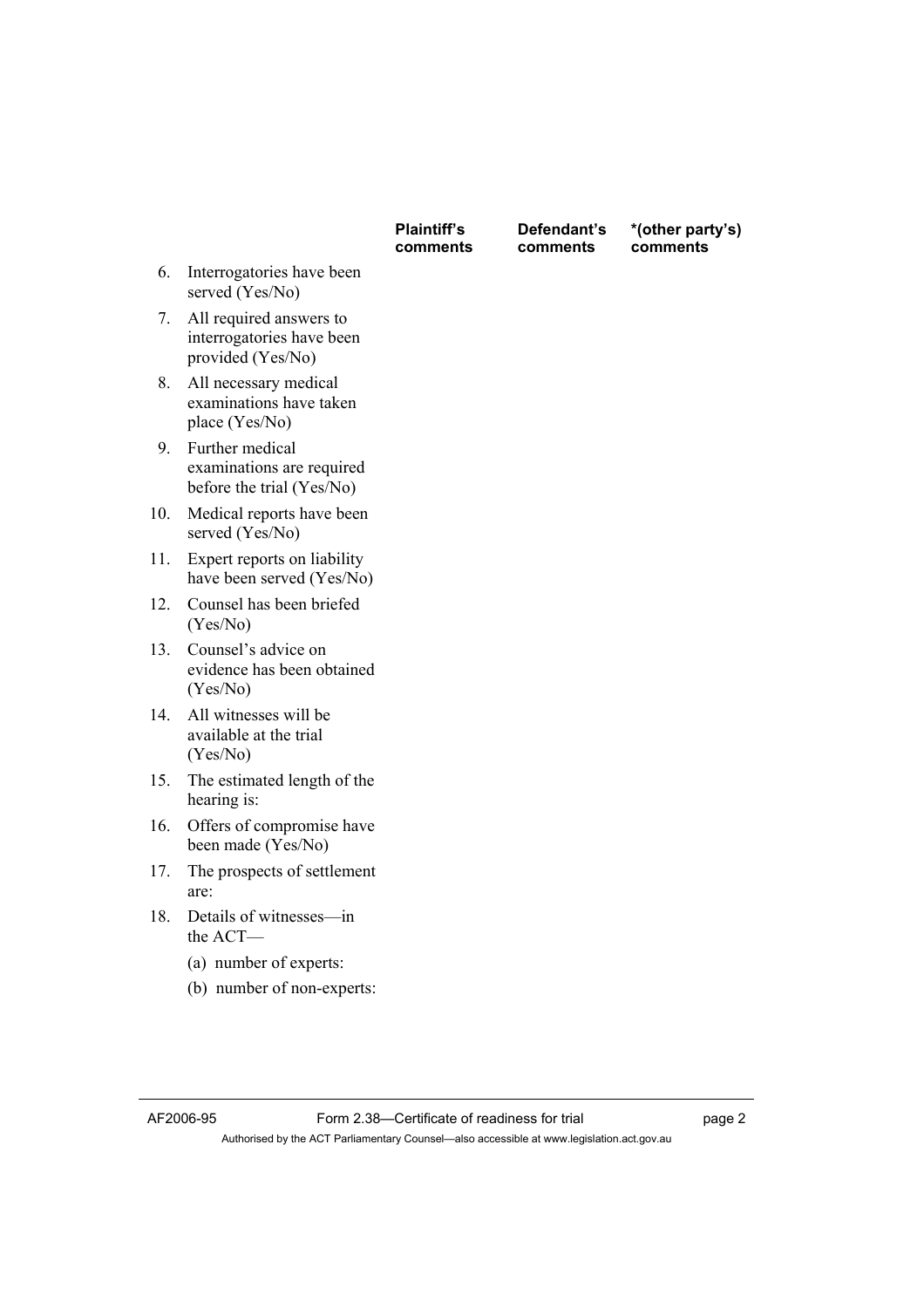| <b>Plaintiff's</b> |  |
|--------------------|--|
| comments           |  |

**Defendant's comments** 

**\*(other party's) comments** 

- 19. Details of witnesses outside the ACT—
	- (a) number of experts:
	- (b) number of non-experts:
- 20. The directions required are:
- 21. Other relevant facts about setting the hearing date are:
- 22. The shortest notice on which party would be ready to start hearing is:
- 23. The issues to be determined at trial are:

### **If the proceeding is brought under the Domestic Relationships Act 1994:**

- 24. The parties have sought the assistance of mediation or arbitration facilities under the Act, pt 2 (Yes/No)
- 25. Affidavit of financial circumstances has been filed and served (Yes/No)
- 26. Affidavit evidence has been filed and served (Yes/No)
- 27. Valuations have been filed and served (Yes/No)

#### **If the single expert rule under the Civil Law (Wrongs) Act 2002, ch 6 applies to the proceeding:**

- 28. The parties have agreed on a single expert (Yes/No)
- 29. Application has been made for the court to appoint an expert or additional expert (Yes/No)